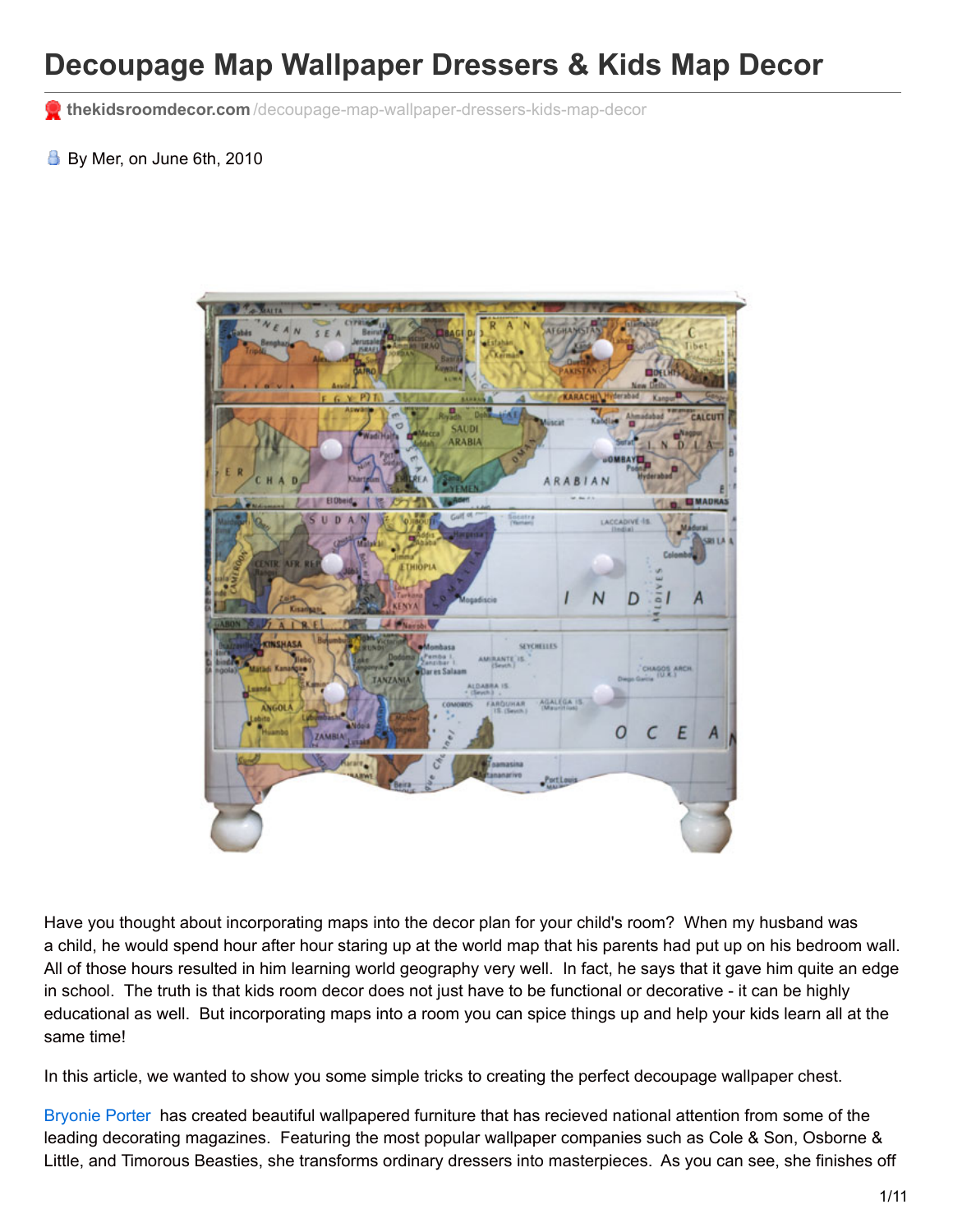her pieces by matching the paint with the colors of the wallpaper. Do take a look at her wonderful website with many more of her wallpaper creations.

Decoupage looks quite complicated, but I assure you it is easier than it looks. With a little patience, you can cover a lovely chest that will be treasured for years to come.

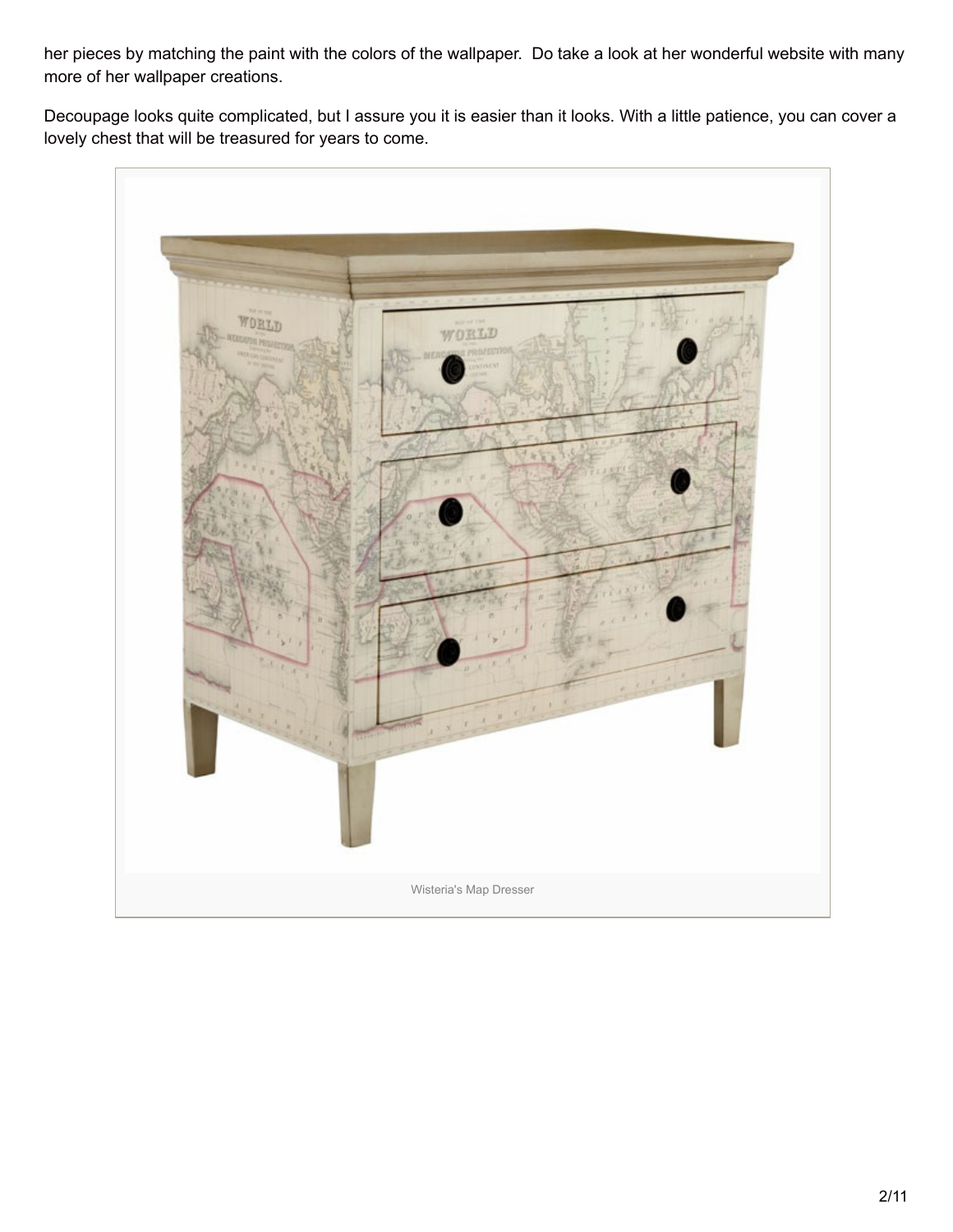

[Wisteria](http://www.wisteria.com/) has some of the most attractive french reproduction pieces on the market. They also make a lovely map dresser for only \$999.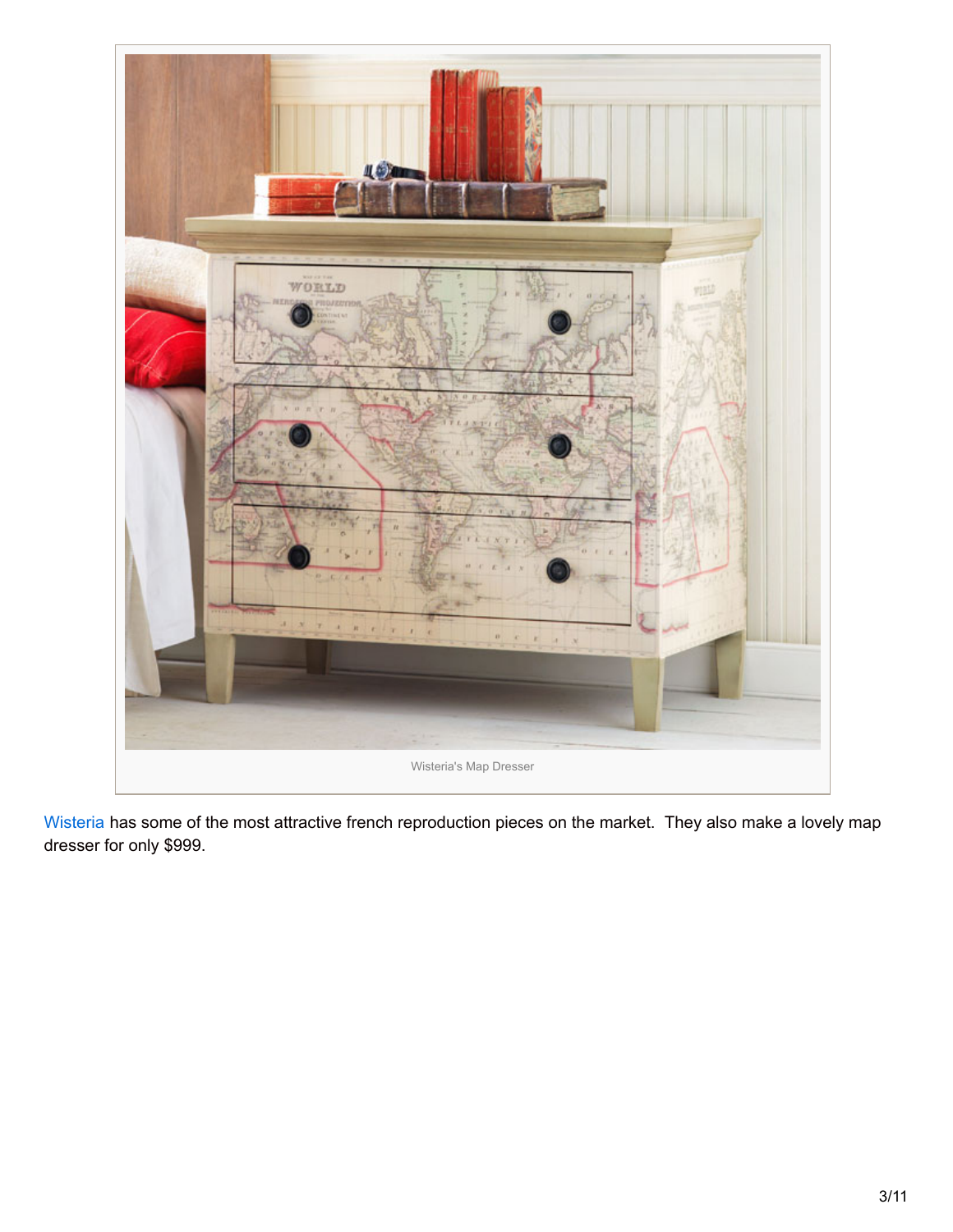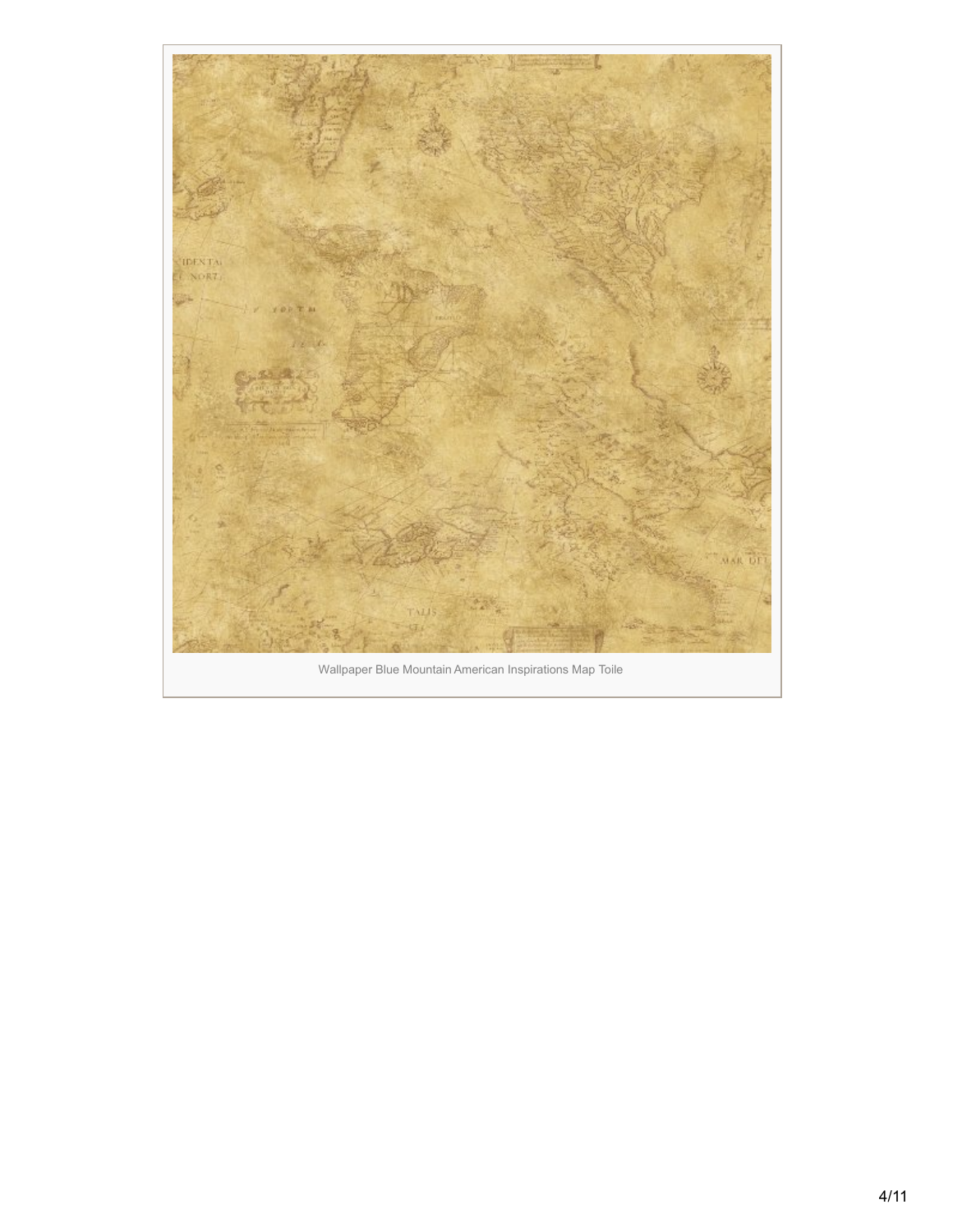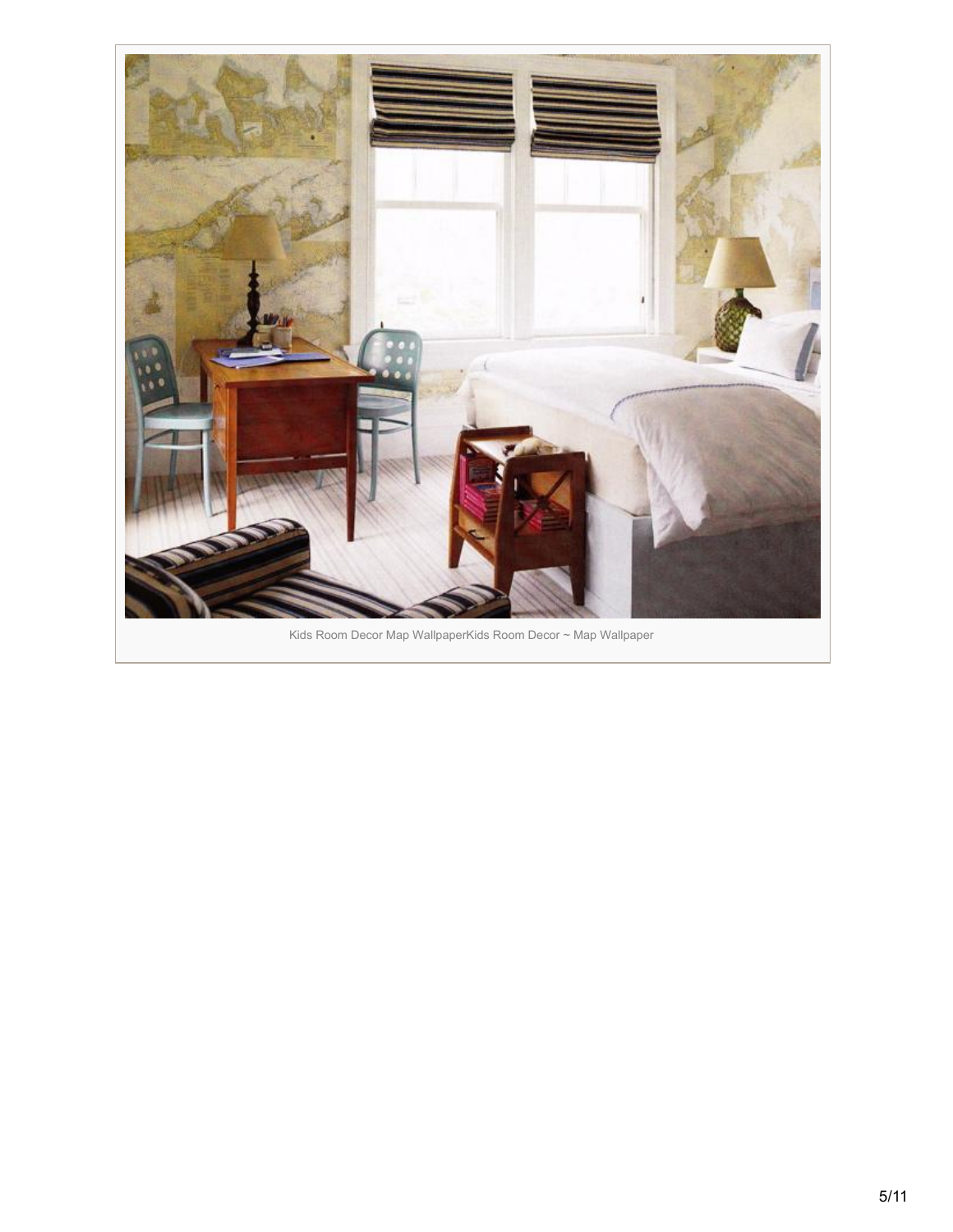

Wallpaper Key Ralph Lauren Family Places Expedition Novelty Map - Spice [LWP62184W](http://www.amazon.com/gp/product/B0032G2QZQ?ie=UTF8&tag=shatteparadi-20&linkCode=as2&camp=1789&creative=390957&creativeASIN=B0032G2QZQ) ,Wallpaper Key Ralph Lauren Family Places Expedition Novelty Map - Desert LWP62186W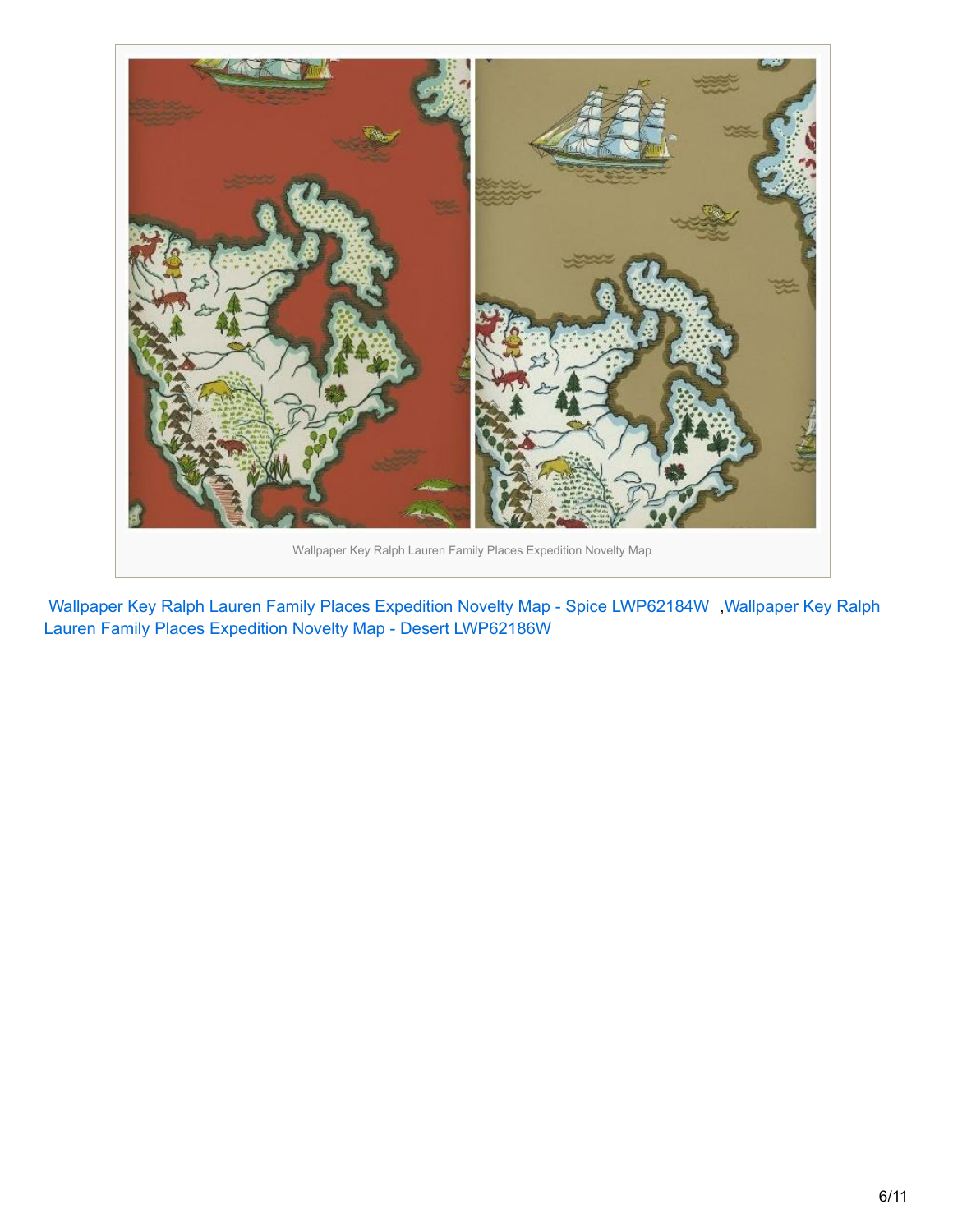

Kids Room Decor ~ Map Wallpaper

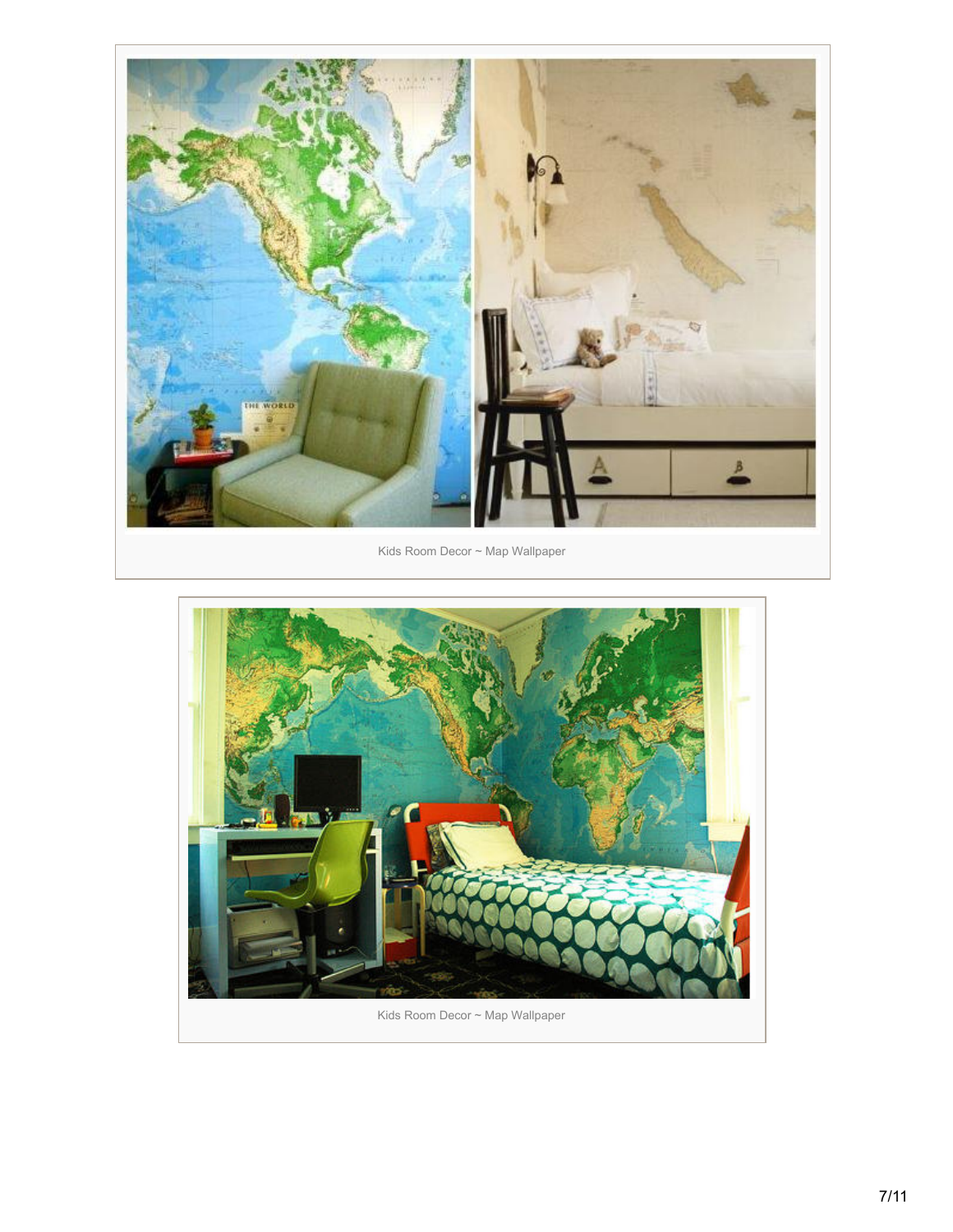

## Buy a Fabulous MURAL for your childs room here

World Map Wall Mural - [8'8"x13'0"](http://www.amazon.com/gp/product/B000RL9K08?ie=UTF8&tag=shatteparadi-20&linkCode=as2&camp=1789&creative=390957&creativeASIN=B000RL9K08) The World's [Largest](http://www.amazon.com/gp/product/B00149HEWI?ie=UTF8&tag=shatteparadi-20&linkCode=as2&camp=1789&creative=390957&creativeASIN=B00149HEWI) Write On Map Mural.

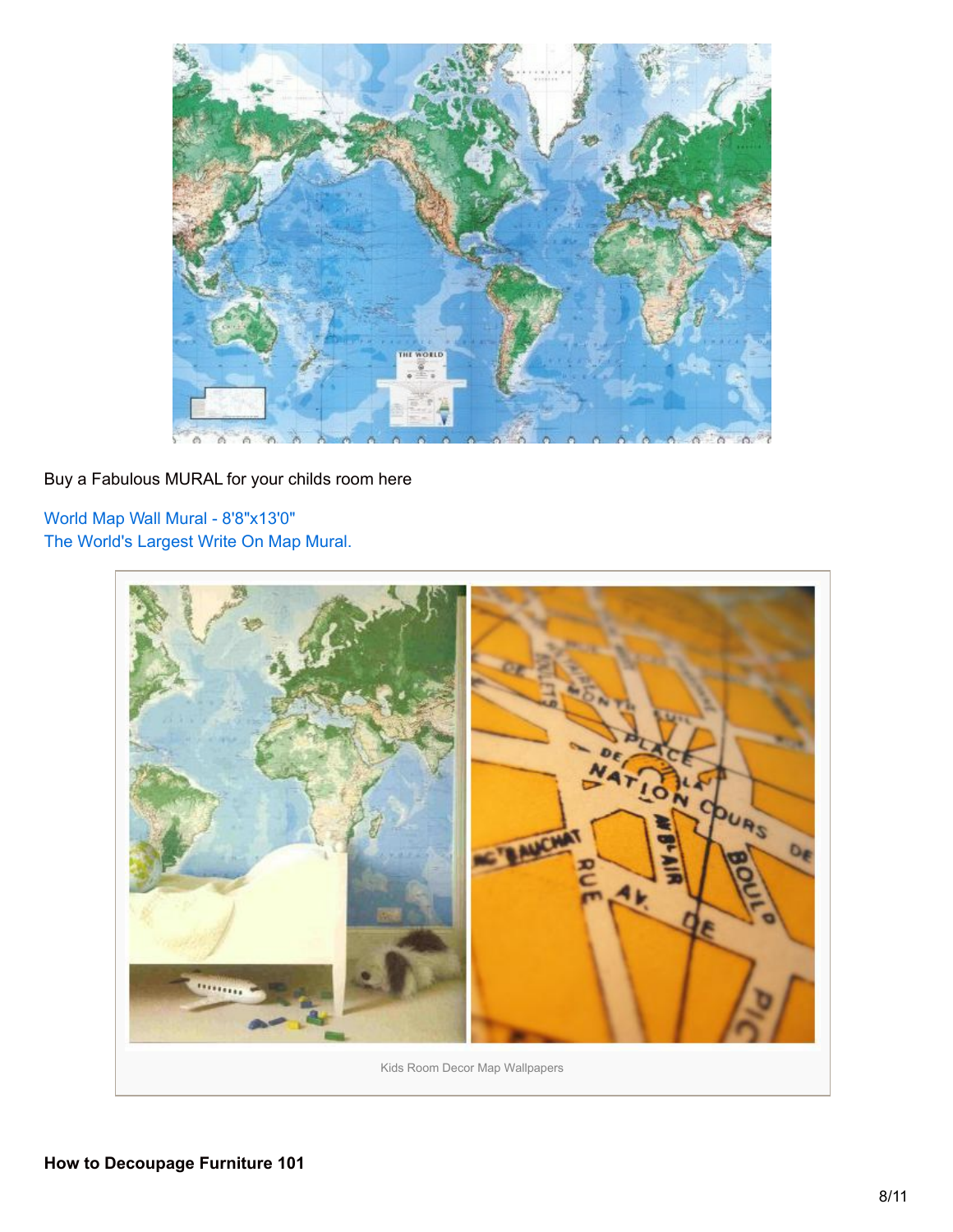1. Make sure that your object is dry, smooth, and free from any kind of imperfections. I would always suggest slighly sanding your piece of furniture so that the glue has something to grab on to.

2. [Cut](http://www.amazon.com/gp/product/B001CWDLCY?ie=UTF8&tag=shatteparadi-20&linkCode=as2&camp=1789&creative=390957&creativeASIN=B001CWDLCY) out your image first. This is the most tedious and important part of the whole process. You want to be patient to get a great cut.

3. Submerge your print in water which will allow you to manipulate the print on your furniture with ease.

Avoid decoupaging with thin paper because it wrinkles and tears very easily. Many copy stores now produce beautiful prints that can be blown up to cover any large piece of furniture. Do not use ink-jet photo copies as they will smear in water.

4. Using a foam paint [brush](http://www.amazon.com/gp/product/B000WWIDXM?ie=UTF8&tag=shatteparadi-20&linkCode=as2&camp=1789&creative=390957&creativeASIN=B000WWIDXM) and glue, apply glue all over the furniture area you are covering. Work section by section. Align the paper with the furniture edges, and carefully apply the cutout to the surface of the furniture.

Keep your hands wet or the paper will tear. Use a wet paint brush sponge and work out excess glue, water, and air. Work outward from the center using a [foam](http://www.amazon.com/gp/product/B000G0GNIC?ie=UTF8&tag=shatteparadi-20&linkCode=as2&camp=1789&creative=390957&creativeASIN=B000G0GNIC) roller to flatten the surface and even out the glue underneath your print.

Avoid bending or crumpling the print, as it gives the finished product a bumpy, ugly look.

Within the first hour after the application, check your furniture piece to smooth out any air bubbles with wet fingers. Let your furniture dry overnight.

5. The next day after your piece is dry you will need to apply a sealer. **It is extremely important that your first coat is a water based polycrylic.** If you use an oil based polyurethane, it will leave spots in your collage, and potentially ruin it.

Modge Podge is another option which seals collages which dries to a rock hard [finish](http://www.amazon.com/gp/product/B002L94RNY?ie=UTF8&tag=shatteparadi-20&linkCode=as2&camp=1789&creative=390957&creativeASIN=B002L94RNY). It can be used to glue your paper down and and seal your final piece. Modge Podge is available in [Gloss](http://www.amazon.com/gp/product/B00178QQJ8?ie=UTF8&tag=shatteparadi-20&linkCode=as2&camp=1789&creative=390957&creativeASIN=B00178QQJ8), [Satin](http://www.amazon.com/gp/product/B001681L5I?ie=UTF8&tag=shatteparadi-20&linkCode=as2&camp=1789&creative=390957&creativeASIN=B001681L5I) and [Matte](http://www.amazon.com/gp/product/B001IKES5O?ie=UTF8&tag=shatteparadi-20&linkCode=as2&camp=1789&creative=390957&creativeASIN=B001IKES5O) finishes. Mod Podge also has an excellent line of fabric glue.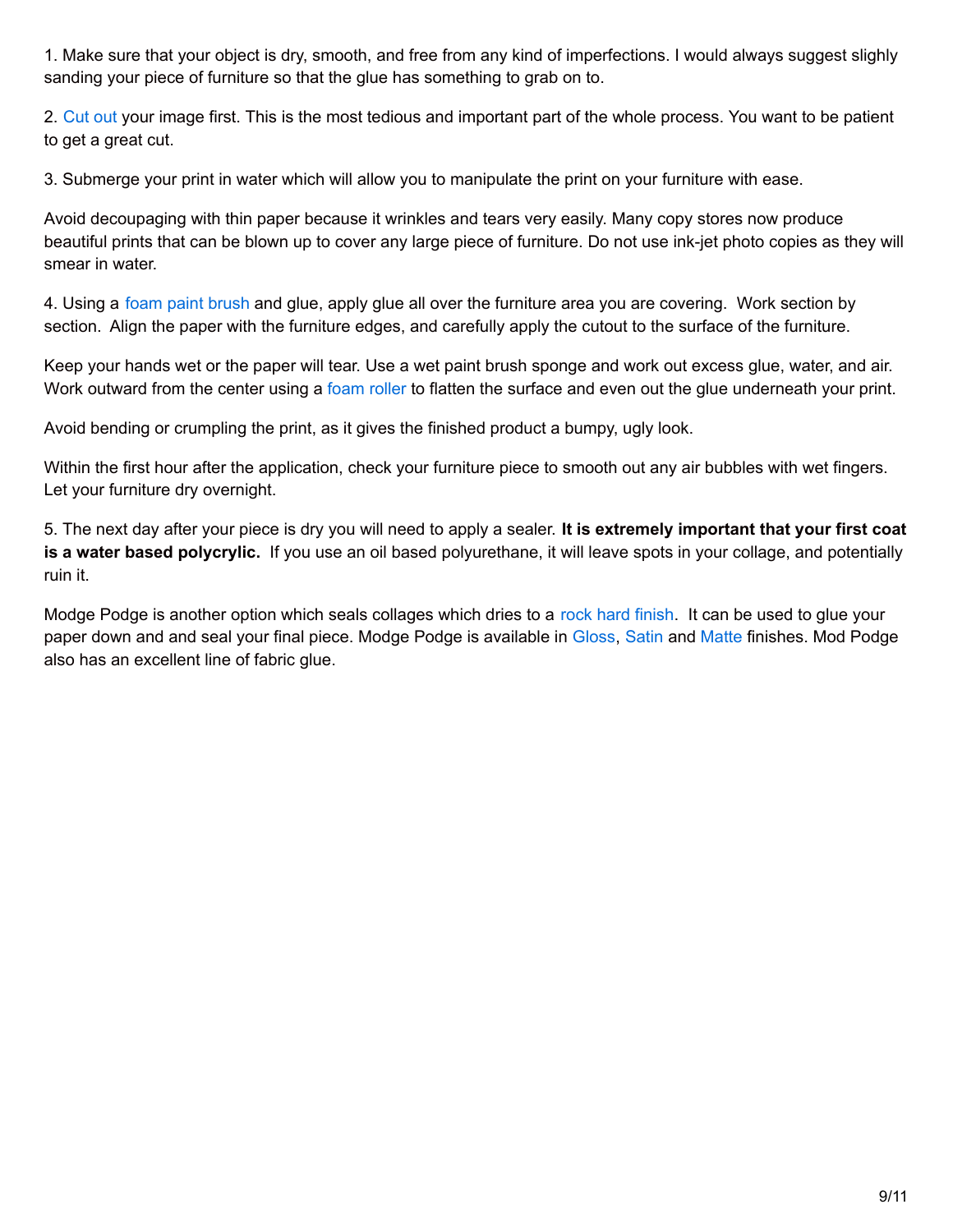

A water based polycrylic is always the very best option on white painted furniture, as an oil based polyurthane will always turn yellow overnight and keep getting darker in color over time. Polycrylic comes in a [satin](http://www.amazon.com/gp/product/B000BZYYH4?ie=UTF8&tag=shatteparadi-20&linkCode=as2&camp=1789&creative=390957&creativeASIN=B000BZYYH4), semi [gloss](http://www.amazon.com/gp/product/B001FBVG9M?ie=UTF8&tag=shatteparadi-20&linkCode=as2&camp=1789&creative=390957&creativeASIN=B001FBVG9M) and [gloss](http://www.amazon.com/gp/product/B001J1PQD0?ie=UTF8&tag=shatteparadi-20&linkCode=as2&camp=1789&creative=390957&creativeASIN=B001J1PQD0) finishes. It also comes in a beautiful spray, which makes it much easier to produce a clean, even finish. **The** polycrylic or Mod Podge are excellent products to seal your furniture, but if you wish to additionally add an **oil based spray lacquer, use it after you have applied 2 layers of polycrylic.**

If your collage is lightly colored, I would caution you against using anything but water based. For darker prints, a polyurthane spray will be just fine after your water based crylic has dried.